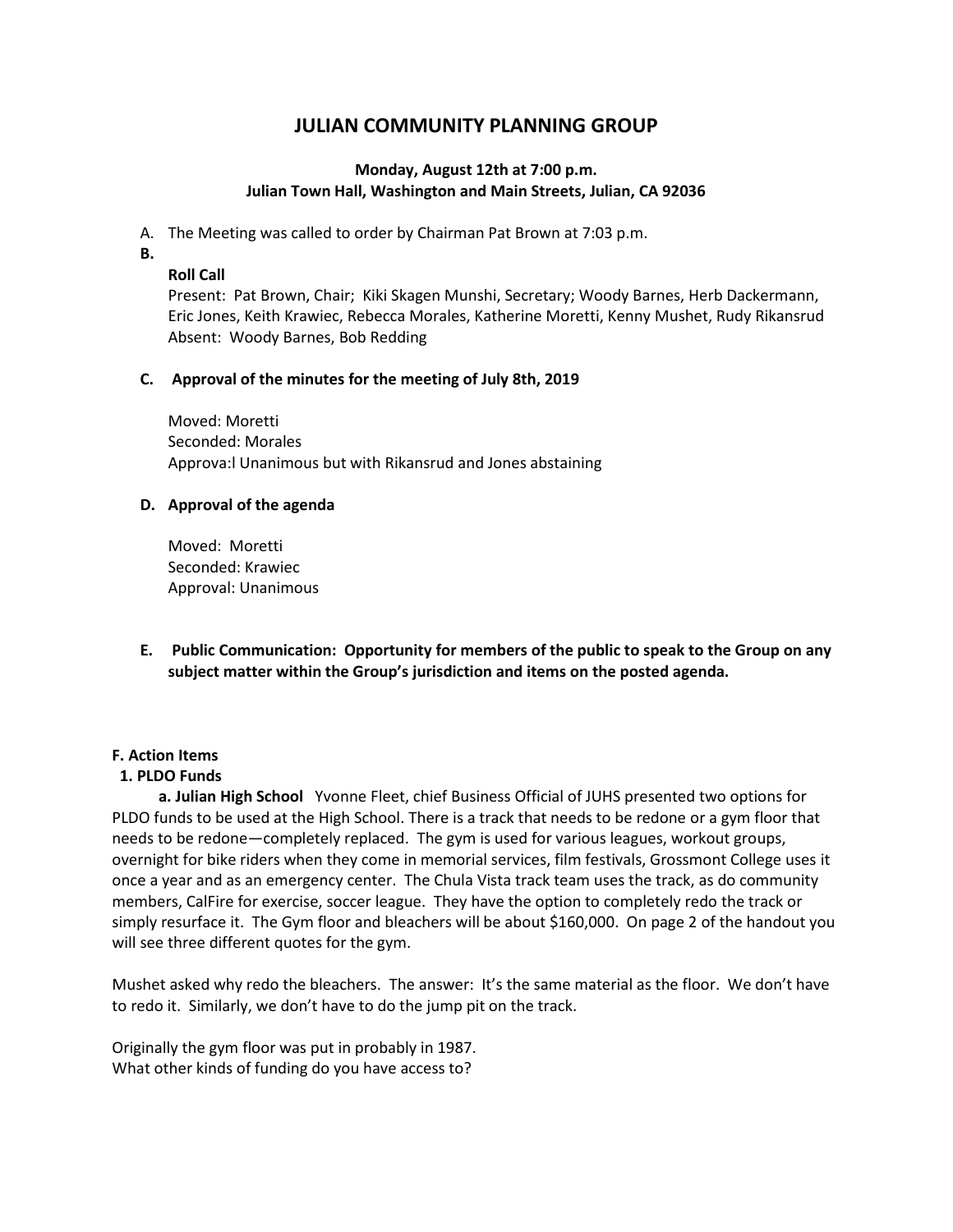We have developer funds available but you have to be able to prove that you have enrollment that is increasing. We don't have that. We are working through San Diego County, they are doing all the quotes, etc. We don't have an official bid yet. We put it out for an official bid when we know funding is available.

#### **b. Community Heritage Foundation; Request letter for PLDO funds.**

Teak Nickels present a competing request for the Julian Community Heritage Foundation looking for PLDO funds to acquire land for a park at the corner of Washington and Main. Teak said they would like \$250,000 for the park project. The ownership would be held by the Foundation. PLDO funds, according to Parks and Rec, can be used for the land acquisition.

Discussion indicated that the members of the JCPG were not in complete agreement on where to put the money.

Moretti moved seconded that we recommend that PLDO funds be split money between the school and park, and that we tell the County that they are equal in priority.

Rikansrud seconded.

Passed: Unanimous.

### **2. Agricultural – Required Open Space – Clearing**

 Chairman Brown reported that at the Chair meeting the County was pushing agriculture. Brown told them that if you had a single family residence, you could only prepare 5 acres for ag without multiple permits. The County agreed it would look into the matter and suggested they could come to a JCPG meeting to discuss it.

Munshi moved we invite the County to come to a future meeting. Mushet seconded Passed: Uanimous.

#### **3. Open Space – Fire**

Moretti moved we continue to have forest management/grazing as a subject. Mushet seconded. Passed: Unanimous.

#### **4. Spencer Valley School – Initial study for added building (7,832 Ft.2)**

Spencer wants to add 7,350 square feet of building space. Apparently they have purchased the white house nearby and want to use as a preschool. It would be additional acreage. Mushet moved wel send another letter of enquiry. Dackermann seconded. Passed: Unanimous.

#### **5. Consolidation Plan – Upgrade septic plant for Julian**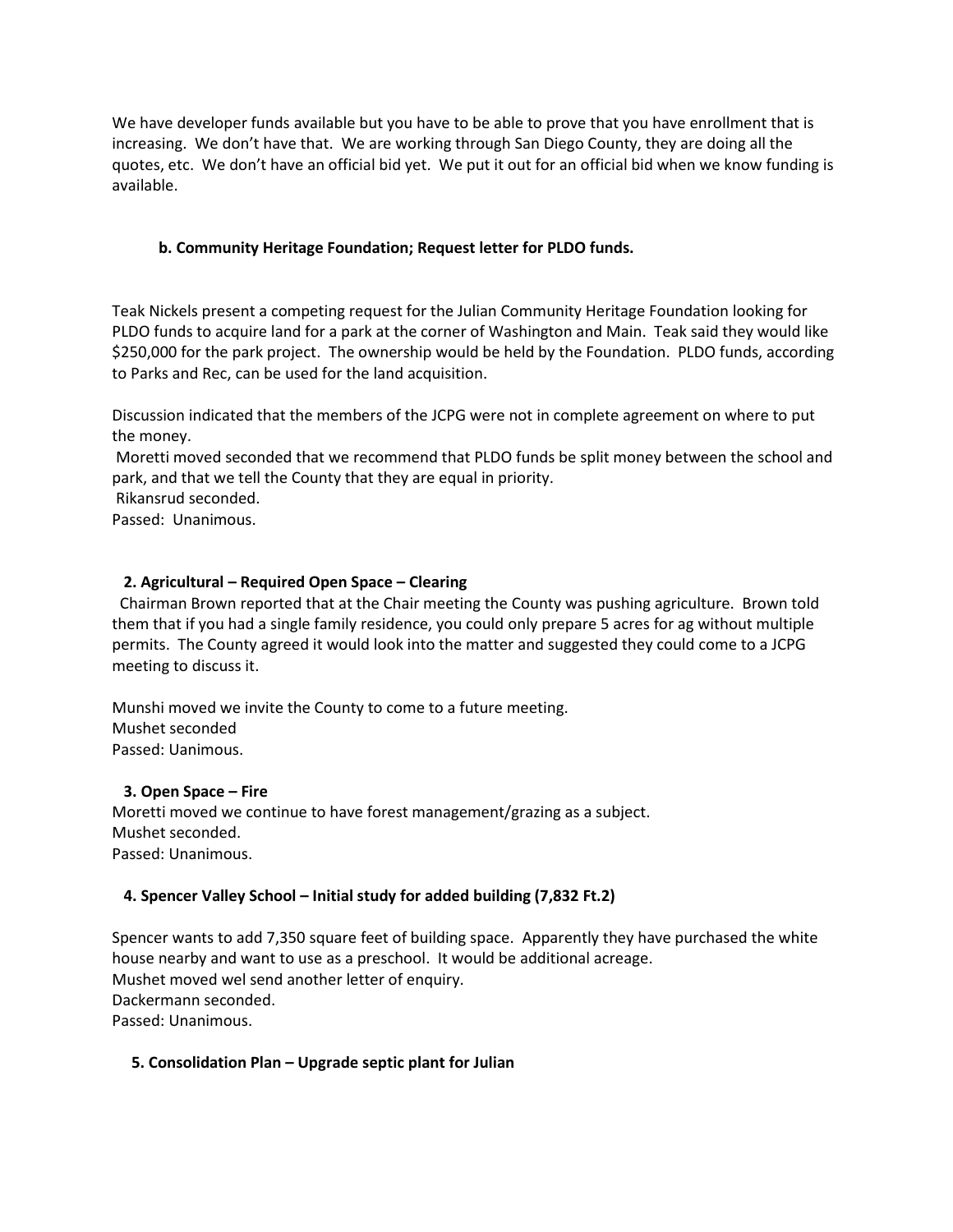Brown submitted letter and information to the Sewer District. They have sent it to the Engineering Department of the County, are presently redoing numbers in order to expand the Sewer District. There would need to be holding ponds. So this is moving forward. They are also looking in to ways to fund the expansion.

## **6. Special Event Ordinance update**

The County is redoing the special event ordinance update. Brown said he talked about it and it would be more expensive. Jones said he'd talked to them and basically all events will be included in the process so small events will be much more expensive and therefore not done. They also say you won't be able to promote your event until it's approved.

Morales said perhaps we should send letters to the County, Munshi added that we should encourage other organizations. Morales moved that we write a letter in opposition. Munshi seconded

Eric volunteered to draft the letter.

## **7. Cell Tower a. Newman Way – 3582 Highway 78; wireless telecommunication tower**

Moretti moved to that we state the Planning group has no issue with moving the existing cell tower (Planning Group believes this is not 5G) Jones seconded. Passed: Unanimous

## **b. Small Cell Wireless Facility**

Pat has 350 pages from the County. After much discussion the Group decided we need more information in digestible form.

## **F. Group Business**

## **1. Announcements and correspondence received**

## **2. Discussion items**

## **a. Caltrans – Nothing new**

Mushet saw marks on Eagle Peak Road that indicates they may be going to do repairs. Not clear. Mushet will ask them to weed whack at the corner of Deer Lake Park and Pine Hills Road. He will also ask Caltrans about bushes being trimmed by Wynola Estates.

## **b. 2nd Street**

There was a meeting with the County, sheriffs, highway patrol, all supported taking care of  $2^{nd}$  St. Pat called the County and they have passed it on and Traffic is now studying the situation.